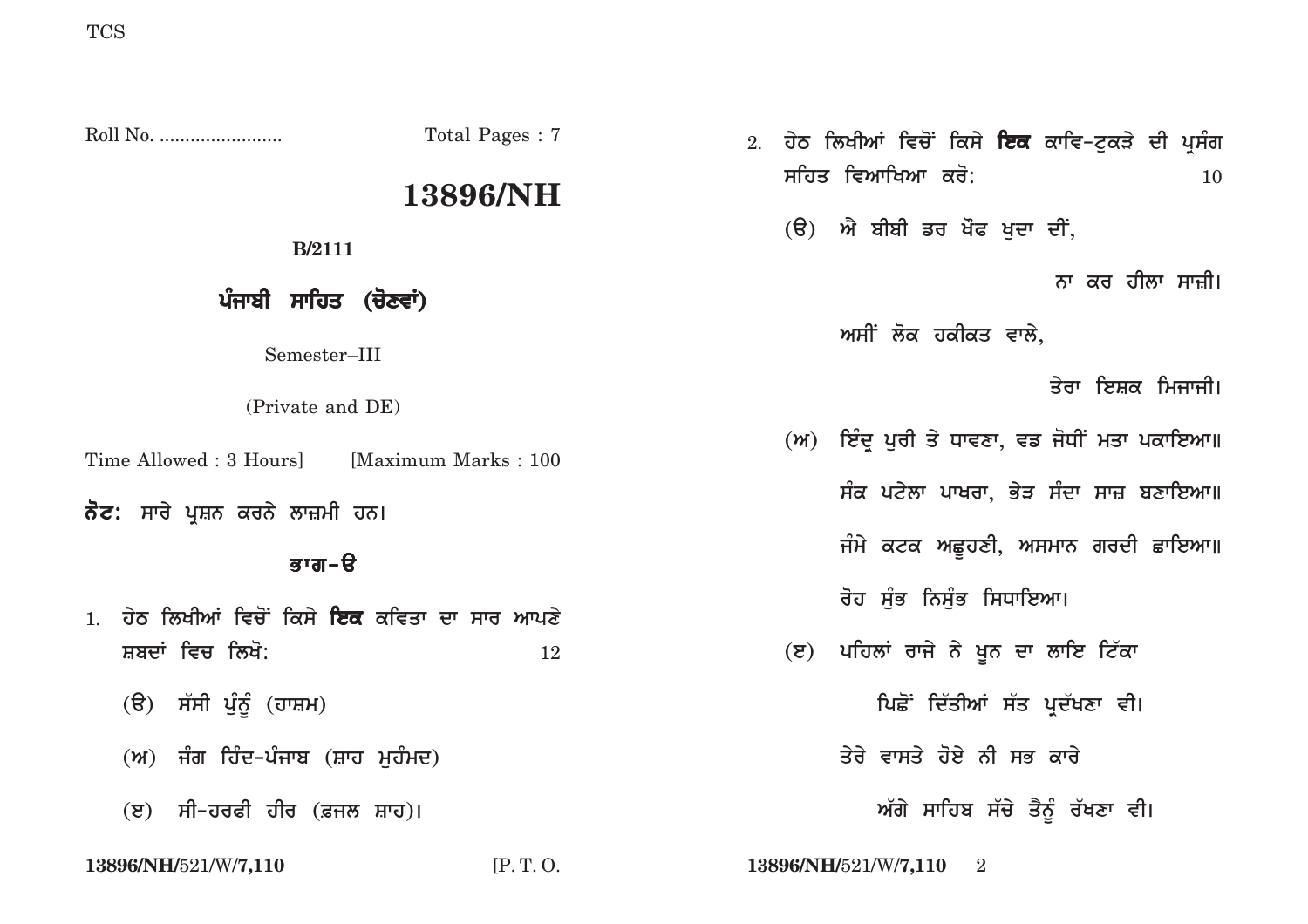| ਸਾਨੂੰ ਅੜੀ ਕੀ ਕੁਝ ਉਮੈਦ ਨਾਹੀਂ,                                   |
|----------------------------------------------------------------|
| ਅੱਜ ਰਾਤ ਪ੍ਰਸਾਦ ਕਿਨ ਚੱਖਣਾ ਵੀ।                                   |
| ਤੇਰੇ ਵੱਲ ਜੋ ਕਰੇਗਾ ਨਜ਼ਰ ਮੰਦੀ                                    |
| ਸ਼ਾਹ ਮੁਹੰਮਦਾ ਰਹੇਗਾ ਸੱਖਣਾ ਵੀ।                                   |
| <sub>3.</sub> ਹੇਠ ਲਿਖੀਆਂ ਵਿਚੋਂ ਕਿਸੇ <b>ਇਕ</b> ਕਹਾਣੀ ਦਾ ਸਾਰ ਜਾਂ |
| ਵਿਸ਼ਾ–ਵਸਤੁ ਲਿਖੋ:<br>12                                         |
| (ੳ) ਓਪਰੀ ਧਰਤ <u>ੀ</u>                                          |
| (ਅ) ਹਵਾ                                                        |
| (ੲ) ਬੇਰ ਵਰਗਾ ਫ਼ੁੱਲ।                                            |
| 4. ਹੇਠ ਲਿਖੇ ਸੰਕਲਪਾਂ ਵਿਚੋਂ ਕਿਸੇ ਦੋ ਉਪਰ ਵਿਸਥਾਰ ਪੂਰਵਕ             |
| ਨੋਟ ਲਿਖੋ:<br>$7 \times 2 = 14$                                 |
| (ੳ) ਵਿਰੇ <b>ਚ</b> ਨ                                            |

13896/NH/521/W/7,110 3

 $[P.T. O.$ 

- $(M)$  ਰੁਮਾਂਸਵਾਦ
- (ੲ) ਪ੍ਰਤੀਕ
- $(H)$  ਬਿੰਬ।

## ਭਾਗ-ਅ

5. ਵਾਰ ਕਾਵਿ ਨੂੰ ਪਰਿਭਾਸ਼ਿਤ ਕਰਦੇ ਹੋਏ ਇਸ ਦੀਆਂ ਵਿਸ਼ੇਸ਼ਤਾਵਾਂ ਤੇ ਨੋਟ ਲਿਖੋ।

## ਜਾਂ

ਵਾਰ ਕਾਵਿ ਦੇ ਵਿਕਾਸ ਉੱਪਰ ਵਿਸਥਾਰ ਪੂਰਵਕ ਨੋਟ ਲਿਖੋ। 12

## ਭਾਗ-ੲ

6. ਹੇਠ ਲਿਖੇ ਸਾਰੇ ਪ੍ਰਸ਼ਨਾਂ ਦੇ ਸੰਖੇਪ ਵਿਚ ਉੱਤਰ ਦਿਓ:  $20 \times 2 = 40$ 

(i) 'ਚੰਡੀ ਦੀ ਵਾਰ' ਕਿਸ ਪ੍ਰਾਚੀਨ ਰਚਨਾ ਨੂੰ ਆਧਾਰ ਬਣਾ ਕੇ ਰਚੀ ਗਈ ਹੈ?

13896/NH/521/W/7,110 4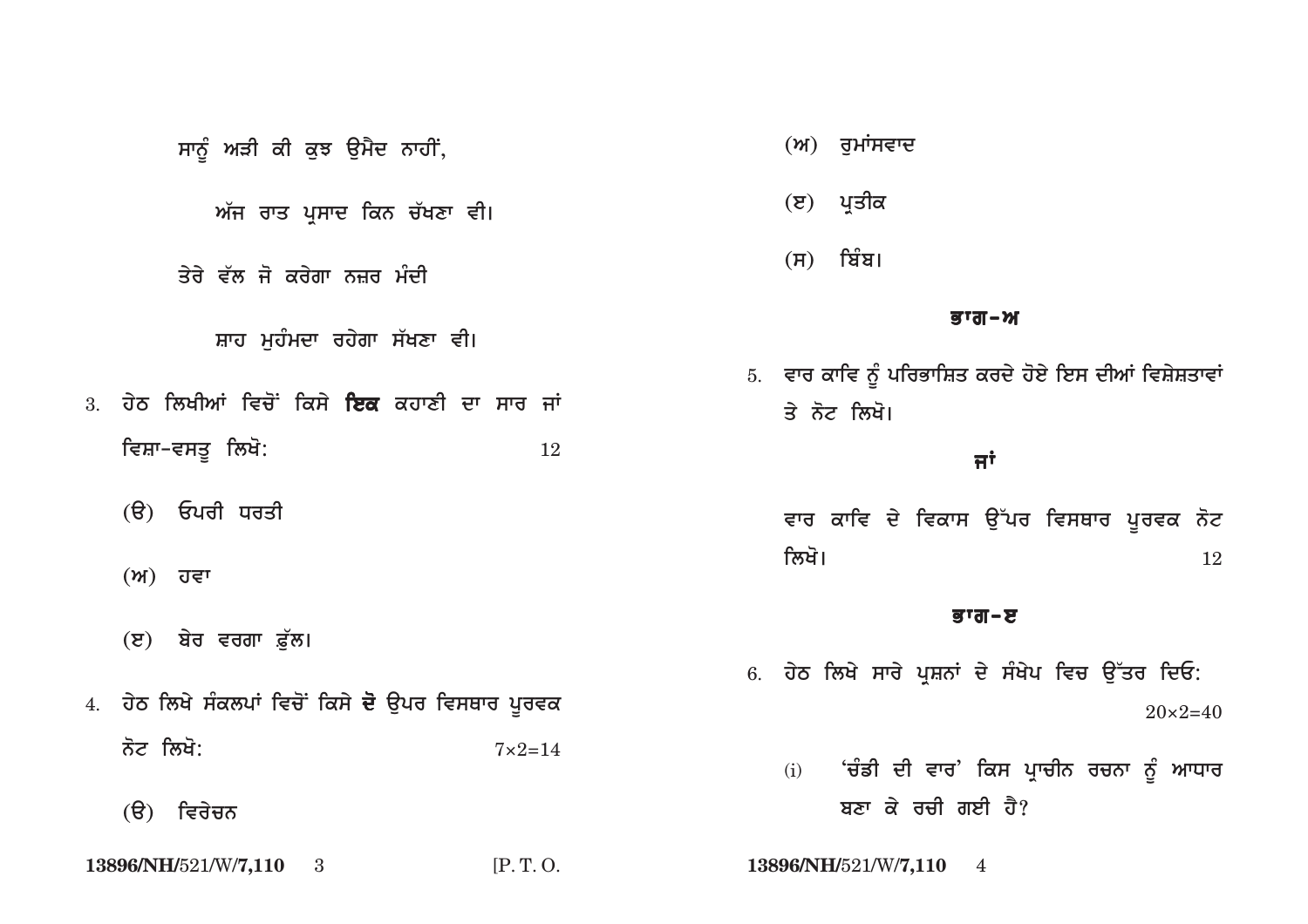- (ii) *'ਅ***ਨਵਾਰਾਂ' ਤੋਂ ਕੀ ਭਾਵ ਹੈ?**
- (iii) ਬੱਲੇ ਸ਼ਾਹ ਨੇ ਕੱਝ ਕਿੰਨੀਆਂ ਕਾਫੀਆਂ ਰਚੀਆਂ?
- (iv) **ਹੇਠ ਲਿਖੇ ਸ਼ਬਦਾਂ ਦੇ ਅਰਥ ਦੱਸੋ:**

ਤਰਮਾਮ, ਜਾਲਣਾ, **ਪੱਤੀ**।

- (v) ਸ਼ਾਹ ਮਹੰਮਦ ਦਾ ਜਨਮ ਕਦੋਂ ਅਤੇ ਕਿਥੇ ਹੋਇਆ?
- (vi) ਵਾਰਿਸ ਸ਼ਾਹ ਦਾ ਇਸ਼ਕ ਕਿਸ ਨਾਲ ਹੋਇਆ?
- (vii) ਸ਼ਾਹ ਮੁਹੰਮਦ ਦੇ ਜੰਗਨਾਮੇ ਅਨੁਸਾਰ ਸਿੱਖ ਰਾਜ ਦੀ ਤਬਾਹੀ ਦਾ ਜ਼ਿੰਮੇਵਾਰ ਕੋਣ ਹੈ?
- (viii) ਫਜਲ ਸ਼ਾਹ ਦੇ ਗੁਰੂ ਦਾ ਕੀ ਨਾਮ ਸੀ?
- (ix) **'ਬਾਕੀ ਸਭ ਸਖ ਸਾਂਦ ਹੈ' ਕਹਾਣੀ ਦੇ ਦੋ ਮਰਦ** <u>ਪਾਤਰਾਂ ਦੇ ਨਾਮ ਲਿਖੋ।</u>

**13896/NH/**521/W/**7,110** 5 [P. T. O. **13896/NH/**521/W/**7,110** 6

- (x) <mark>'ਕਥਾ ਸੰਸਾਰ' ਪਸਤਕ ਵਿਚ ਹਰਭਜਨ ਸਿੰਘ ਦੀ</mark> ਕਿਹਤੀ ਕਹਾਣੀ ਸ਼ਾਮਲ ਹੈ?
- (xi) ਕੁਲਵੰਤ ਸਿੰਘ ਵਿਰਕ ਨੂੰ ਸਾਹਿਤ ਅਕੈਡਮੀ ਦਾ ਅੈਵਾਰਡ **ੳਸਦੀ ਕਿਸ ਰਚਨਾ ਤੇ ਮਿਲਿਆ**?
- (xii) 'ਦੋ ਮਿੰਟ ਹੋਰ ਰਕ ਜਾ' ਕਹਾਣੀ ਦੇ ਪਾਤਰ ਸੋਮੇ ਦੀ *ਕੀ* ਸਮੱਸਿਆ ਹੈ?
- (xiii) 'ਬੇਰ ਵਰਗਾ ਫਲ' ਕਹਾਣੀ ਦੀਆਂ ਇਸਤਰੀ ਪਾਤਰਾ<u>ਂ</u> ਦੇ ਨਾਮ ਲਿਖੋ।
- (xiv) **ਸ਼ਲਜ਼ਿੰਦਰ ਨਸ਼ਰਾਲੀ ਦੀ ਕਹਾਣੀ 'ਹੱਡਾ ਰੋਤੀ' ਦੇ** ਸਿਰਲੇਖ ਬਾਰੇ **ਚਾਰ ਸਤਰਾਂ ਲਿਖੋ**।
- (xv) **'ਬਾਕੀ ਸਭ ਸੱਖ ਸਾਂਦ ਹੈ**' ਕਹਾਣੀ ਦੀ ਪਾਤਰ ਹਰ <u>ਕਰ ਨੇ ਚਿੱਠੀ ਵਿਚ ਆਖਰੀ ਵਾਕ ਕੀ ਲਿਖਵਾਇਆ?</u>
- (xvi) 'ਮਿੱਥ' ਕੀ ਹੁੰਦੀ ਹੈ?
-